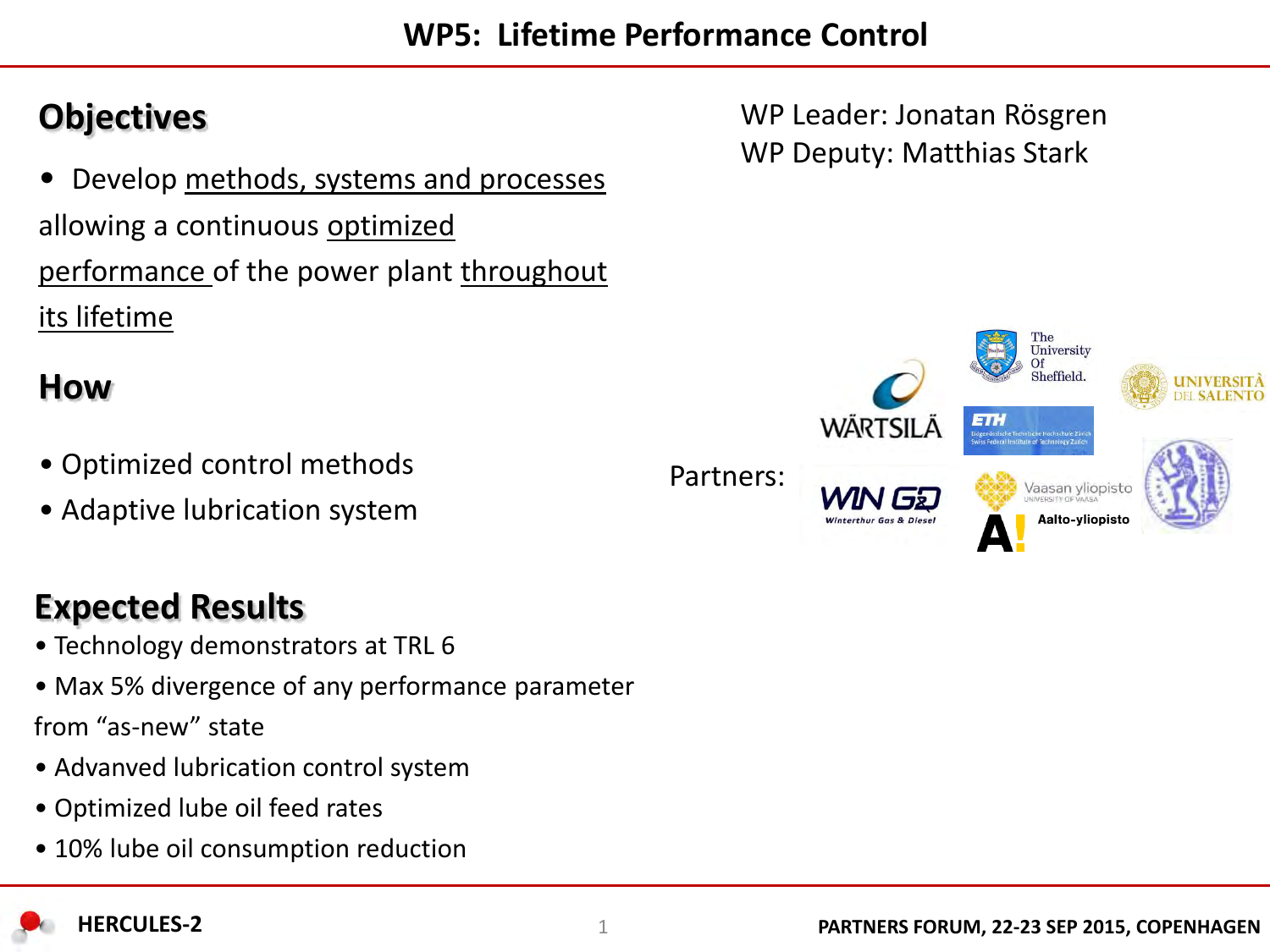## **Structure: Subprojects, Activities**

• 5.1 Engine control optimization

• 5.2 Offline engine control parametrization tool

- 5.3 Development and simulation of a fully flexible lube oil injection system
- 5.4 Development of an advanced real time tribosystem performance monitoring system



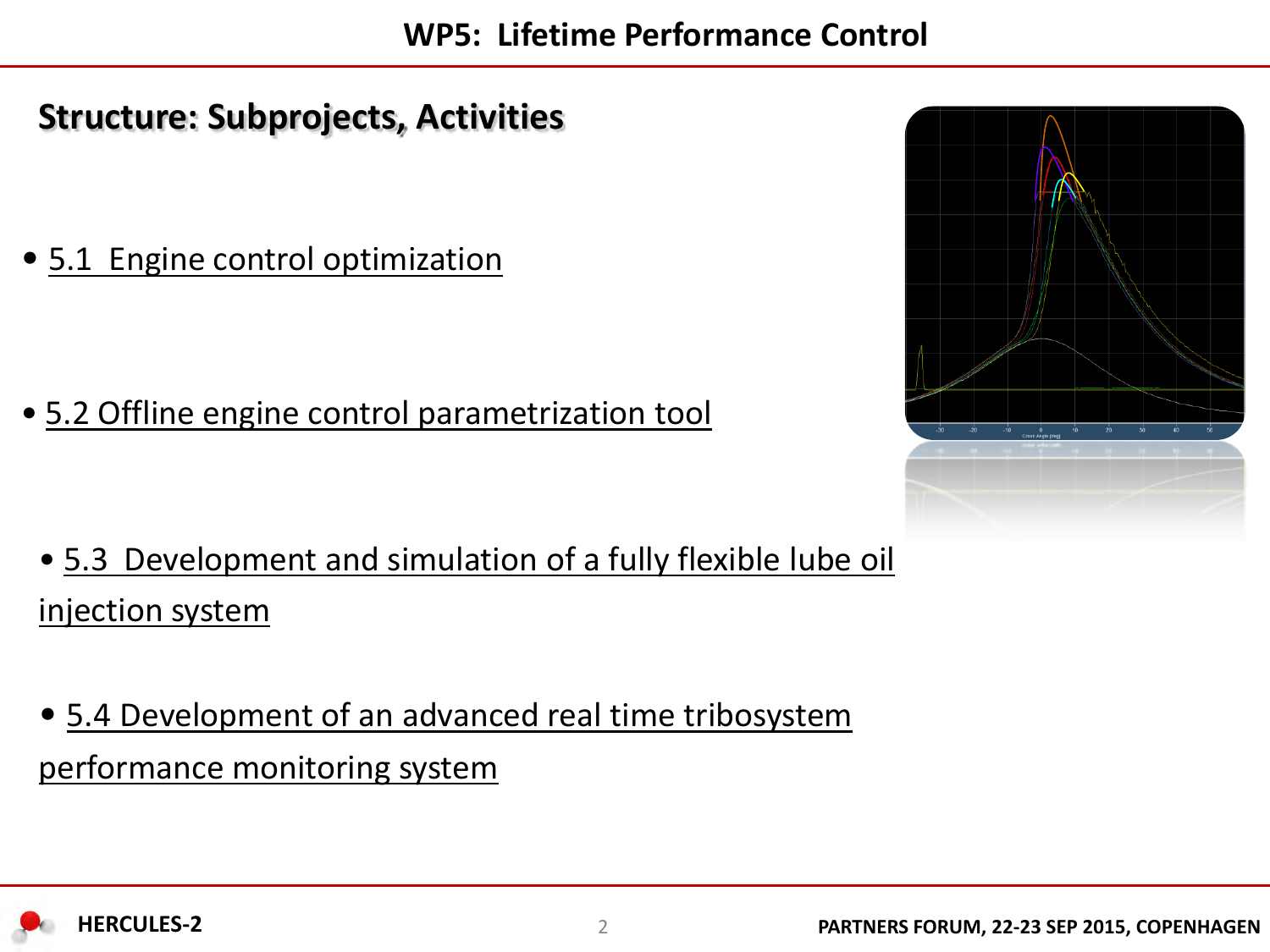### **Structure: Subprojects, Activities: 5.1, 5.2**

Sub-project 5.1: Engine control optimization

• Optimized control study, algorithm development, simulation, testing

Sub-project 5.2: Offline engine control parametrization tool

Parametrization study, concept, prototype tool development, prototyping, testing



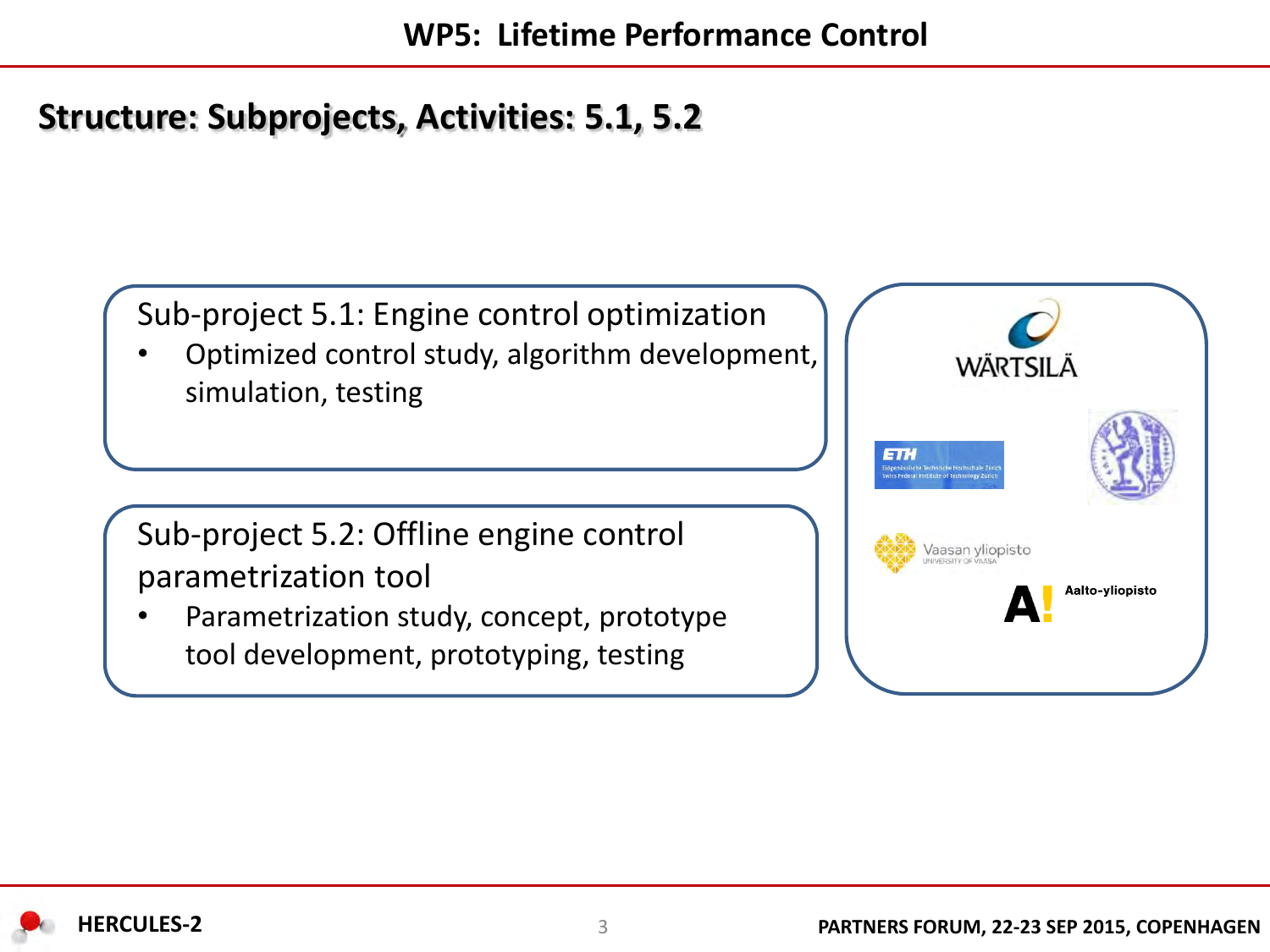# **Progress (5.1, 5.2)**

- 5.1 Engine control optimization
	- Optimized control algorithm methods study and testing
	- Knock control development & testing on engine
	- Plant modelling of hybrid system & controller design



- 5.2 Offline engine control parametrization tool
	- Engine parametrization conceptualization and modelling

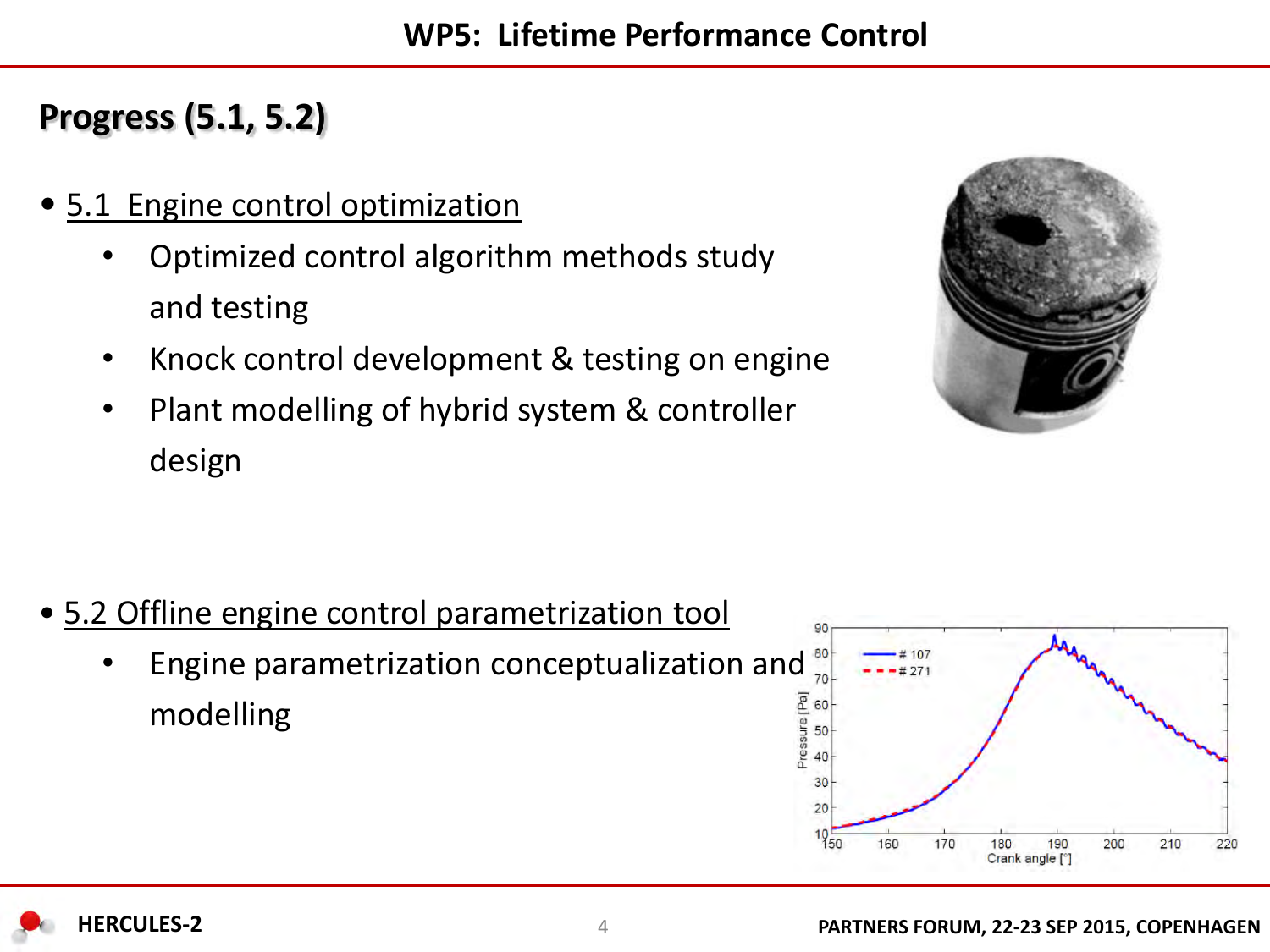### **Structure: Subprojects, Activities**

DWP Leader: Matthias Stark

Sub-project 5.3: Development and simulation of a fully flexible lubrication system

Sub-project 5.4: Development of an advanced real time tribosystem performance monitoring system

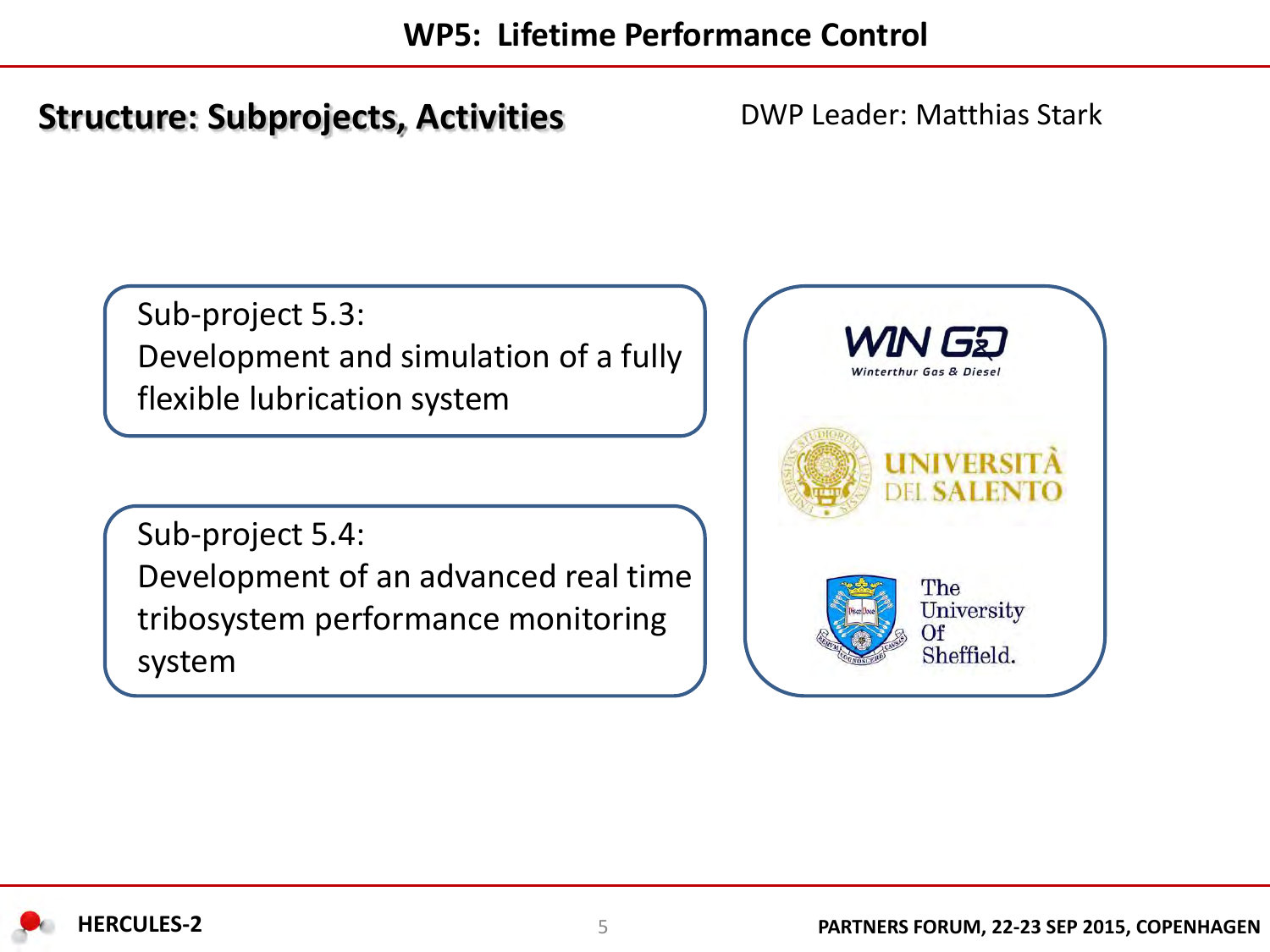### **Objectives / Expected Results**

### **TRIBOSYSTEM MONITORING TECHNOLOGY DEVELOPMENT**

Identification and development of suitable sensor technologies including prototype testing and initial validation

#### **FLEXIBLE LUBRICATION SYSTEM DEVELOPMENT**

Development and validation of substantially modified lubrication system components

**ADAPTIVE** LUBRICATION **SYSTEM** 

#### **TRIBO-PERFORMANCE SIMULATION TOOL DEVELOPMET**

Development of a simulation model to predict tribosystem performance

#### **TESTING AND VALIDATION**

Initial validation and demonstration of the lubrication system on specialized test rigs and a full scale engine test

Partners:







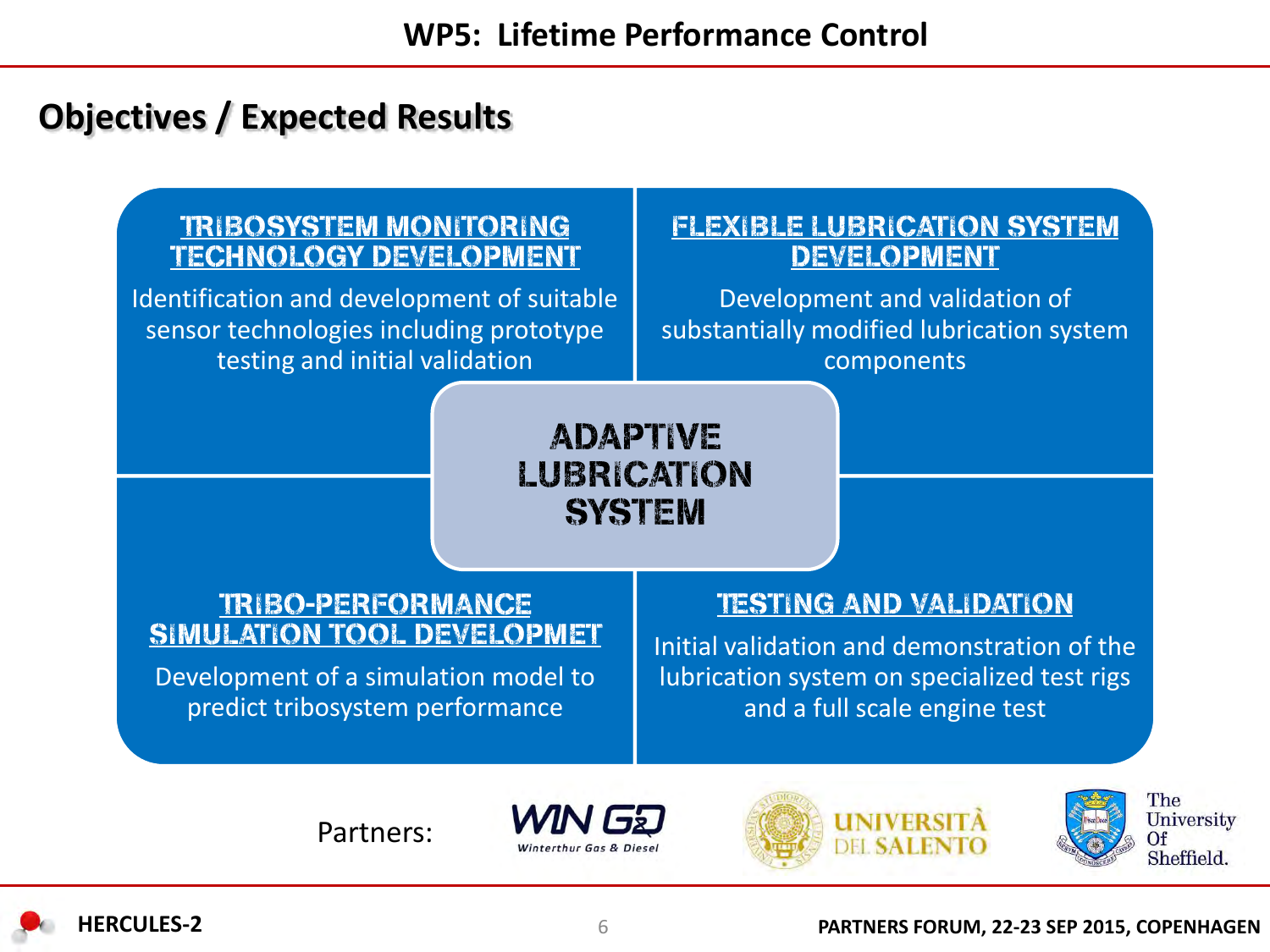# **Sub-project 5.3: Development and simulation of a fully flexible lubrication system**

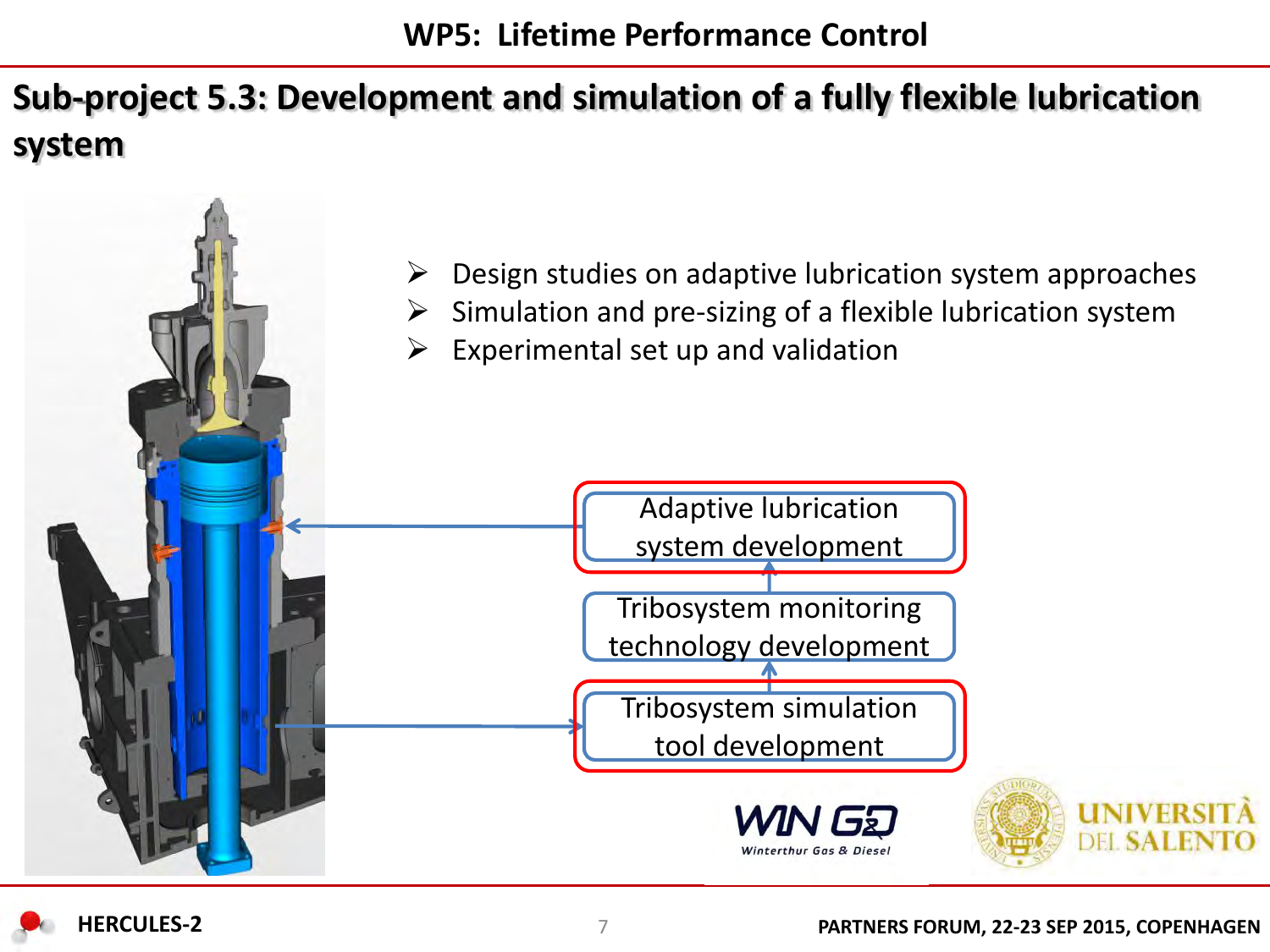**Sub-project 5.3: Development and simulation of a fully flexible lubrication system**

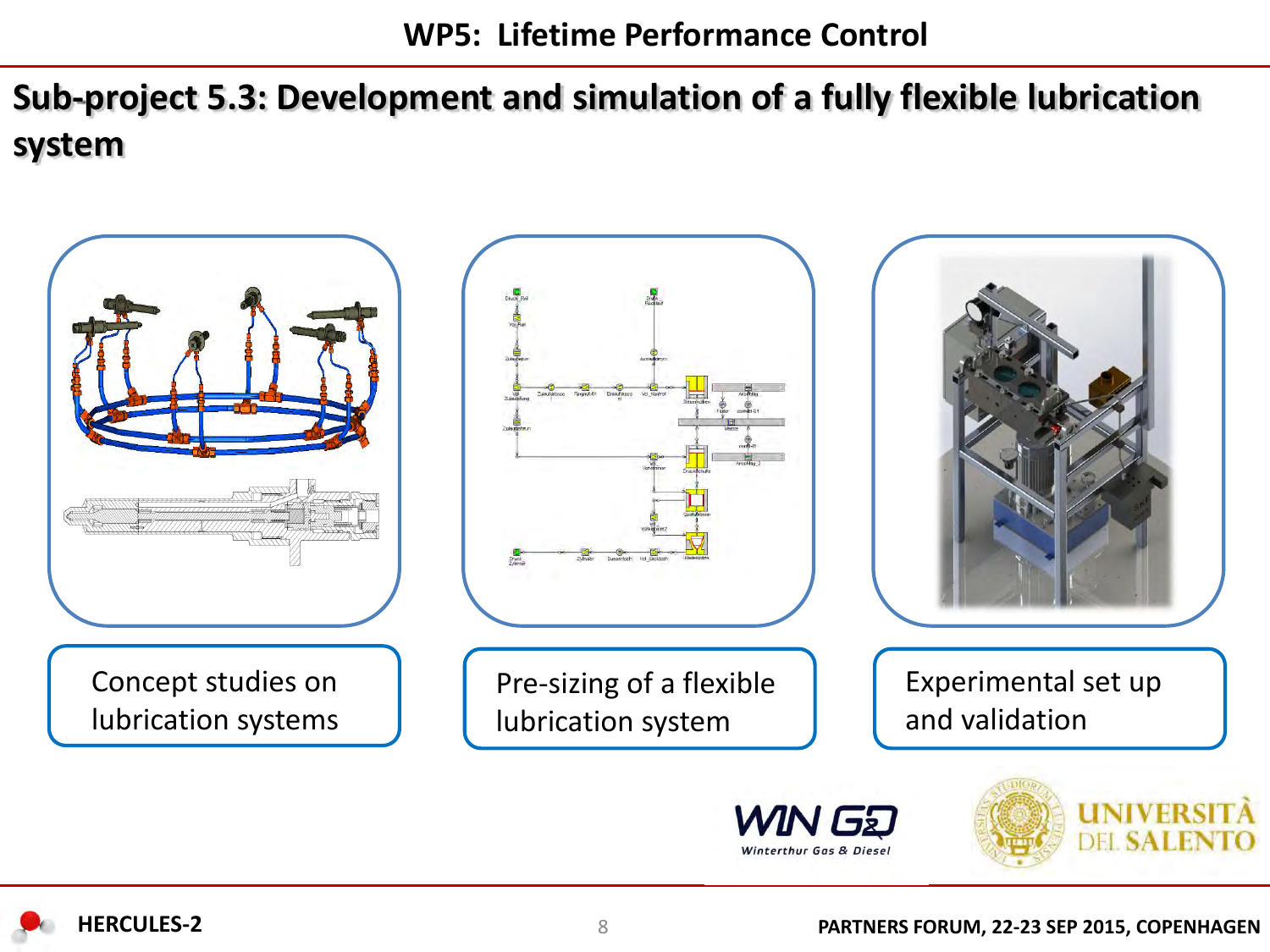# **Sub-project 5.4: Development of an advanced real time tribosystem performance monitoring system**



The

Of

University

Sheffield.